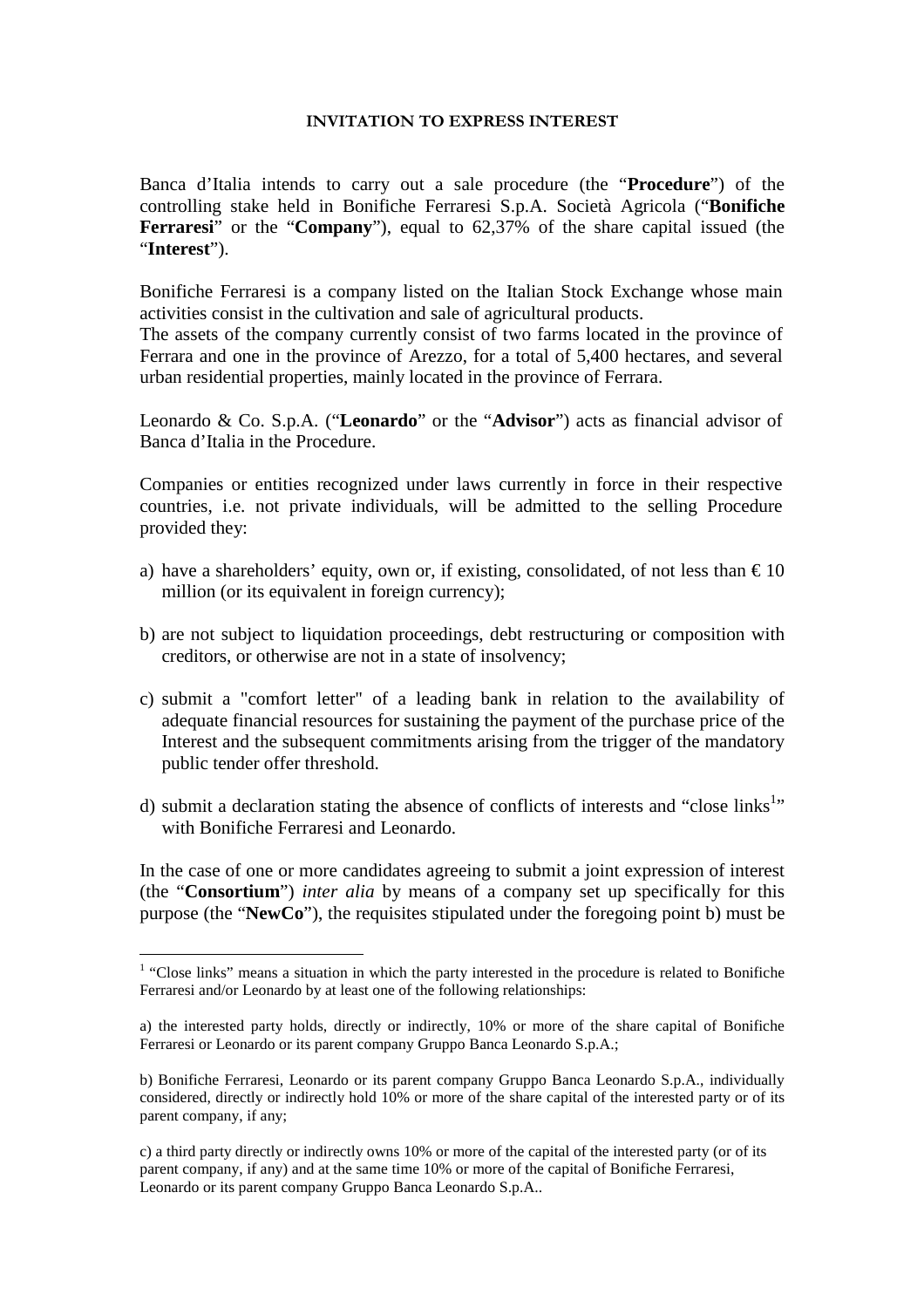met by each individual member of the Consortium or by each individual shareholder in the NewCo, whereas the requisites stipulated under the foregoing point a) must be met individually by candidates representing an outright majority of the Consortium or the share capital of the NewCo.

Expressions of interest, complete with all documents listed hereunder, should be submitted by qualified candidates in a sealed envelope marked "Manifestazione d'interesse – Bonifiche Ferraresi" and sent to Leonardo no later than 6 p.m. (Italian time) on June  $14<sup>th</sup>$ , 2013 to the following address:

> Nunzio Laurenziello Leonardo & Co. S.p.A. Via Giovanni Paisiello, 39 00198 Rome Italy

Where candidates are applying as part of a Consortium, they shall prepare a single expression of interest to be undersigned by each of their respective representatives-atlaw, which must specify an individual designated to act as common representative for purposes of completing the Procedure and contain indication of the share attributable to each entity comprised in the Consortium.

No interested party may submit, directly or indirectly, more than one expression of interest.

Only expressions of interest submitted by companies that have duly been signed by a representative-at-law or holder of power of attorney and are duly accompanied by the requisite information shall be considered. Such requisite information is as follows: (I) memorandum of incorporation and articles of association currently in force; (II) annual accounts and reports for the last three financial years, and, if available, consolidated accounts and reports for the last three financial years; in the case of entities incorporated within the last three years, all available annual and consolidated accounts and reports; (III) list of shareholders or, for listed companies or companies with widespread shareholding, a description of the interested party's ownership, indicating whether or not it forms part of a group of companies, as well as the existence, if any, of shareholder agreements; (IV) brief profile of the interested party's businesses and the businesses of the group to which the said party belongs, if applicable, with a description of any ventures entered into in partnership with other entities; (V) indication of the aims of the investment, and any other factors that might shed further light on the candidate's strategic and market rationale for its possible participation in the Procedure; (VI) a letter, signed by the representative-at-law, attesting possession by the interest party of the requisites stipulated herein; (VII) commitment not to behave or act in such a way as might prejudice the conduct or the outcome of the Procedure; (VIII) declaration containing a commitment not to trade securities of Bonifiche Ferraresi since the submission of the expression of interest; (IX) declaration of complete and unconditional acceptance of the terms of this invitation; (X) contact details for purposes of receiving all notification regarding the